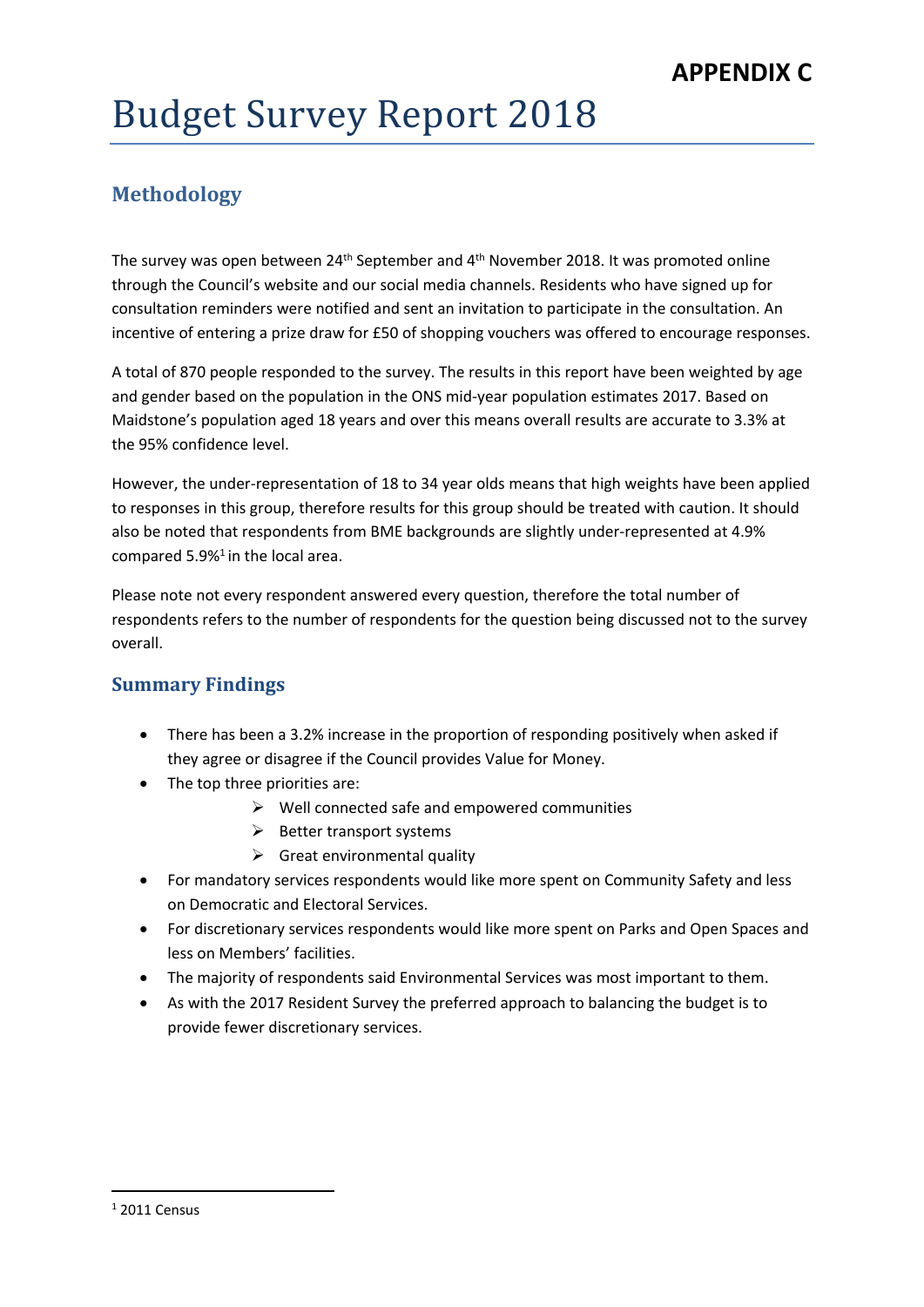### **Value for Money**



Respondents were asked to what extent they agree or disagree that Maidstone Borough Council provides value for money. The questionnaire contained a pie chart illustrating what proportion of Council tax is received by each agency.

The most common response was neither agree nor disagree.

The data shows that respondents aged 65 years had lower proportions responding dissatisfied than the other age groups with 18.8% responding this way.

We previous asked residents this question in

the 2017 resident survey and 30.2% of respondents agreed. This year's result shows an improvement on the 2017 figure of 3.2%. This is positive as this increase is a result of fewer people responding disagree (the proportions responding with no strong opinion either way has only changed by 0.1%).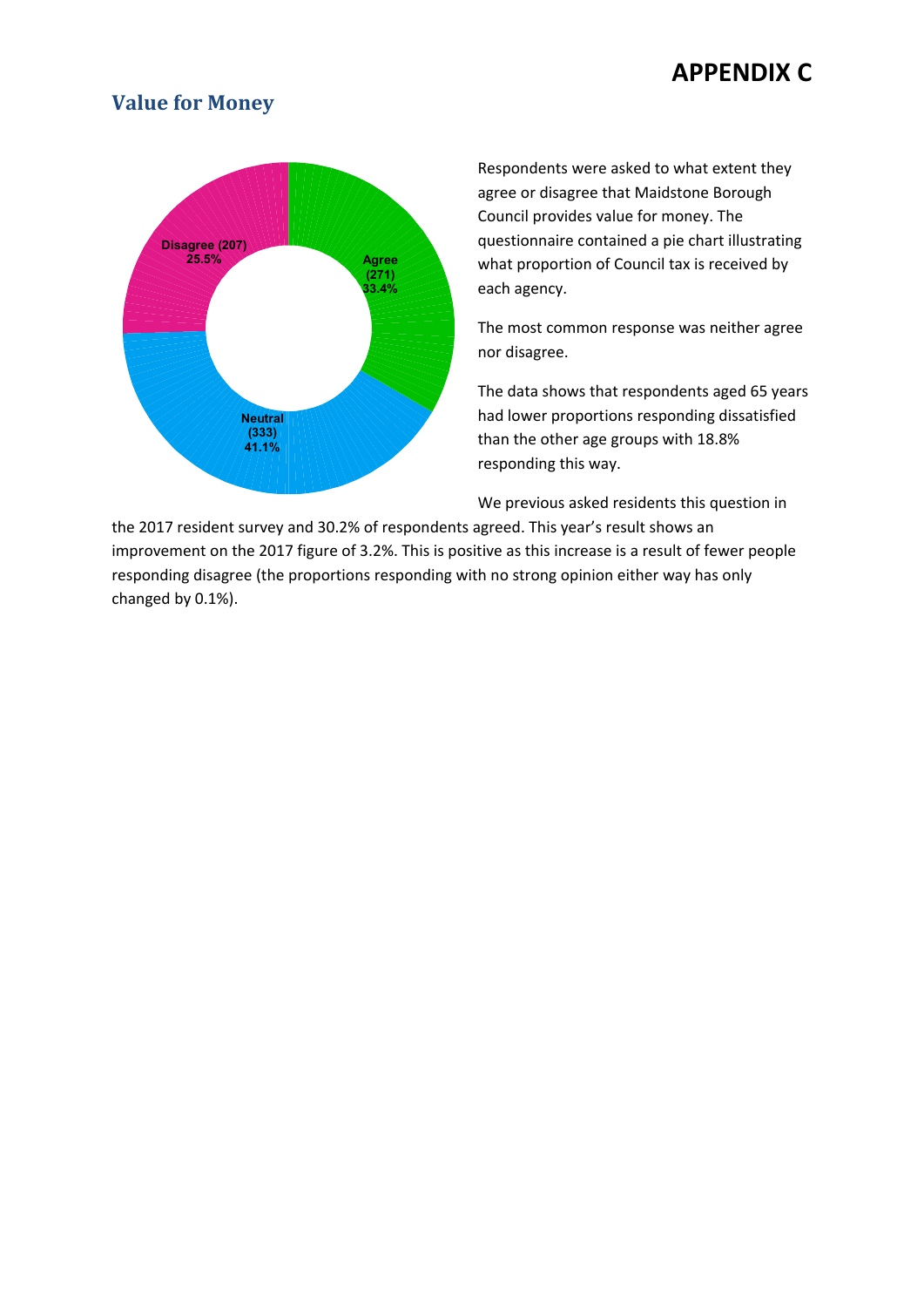

#### **Which of the following priorities are most important to you?**

Respondents were asked to put the list of priorities in order of preference. In order to assess this data a weighted average has been used with the priories placed as first receiving eight points and the priority ranked last given 1 point. These are then added together and divided by the number of respondents to give a weighted average.

Overall, just over half of all responders placed 'Well connected, safe and empowered communities' as being the most important or second most important priority and 44% placed 'Renowned for heritage and culture' as either seventh or eighth.

The charts below show the difference in response levels for this question between demographic groups.



#### **Priority by gender**

The chart above shows that the profile of responses is broadly the same for both men and women with the priorities ranked in the same order for both sexes. There are some slight differences between the two groups: men were more likely than women to rank a thriving economy higher with 49% selecting this as one of their top three priorities compared to 35.3% of female respondents.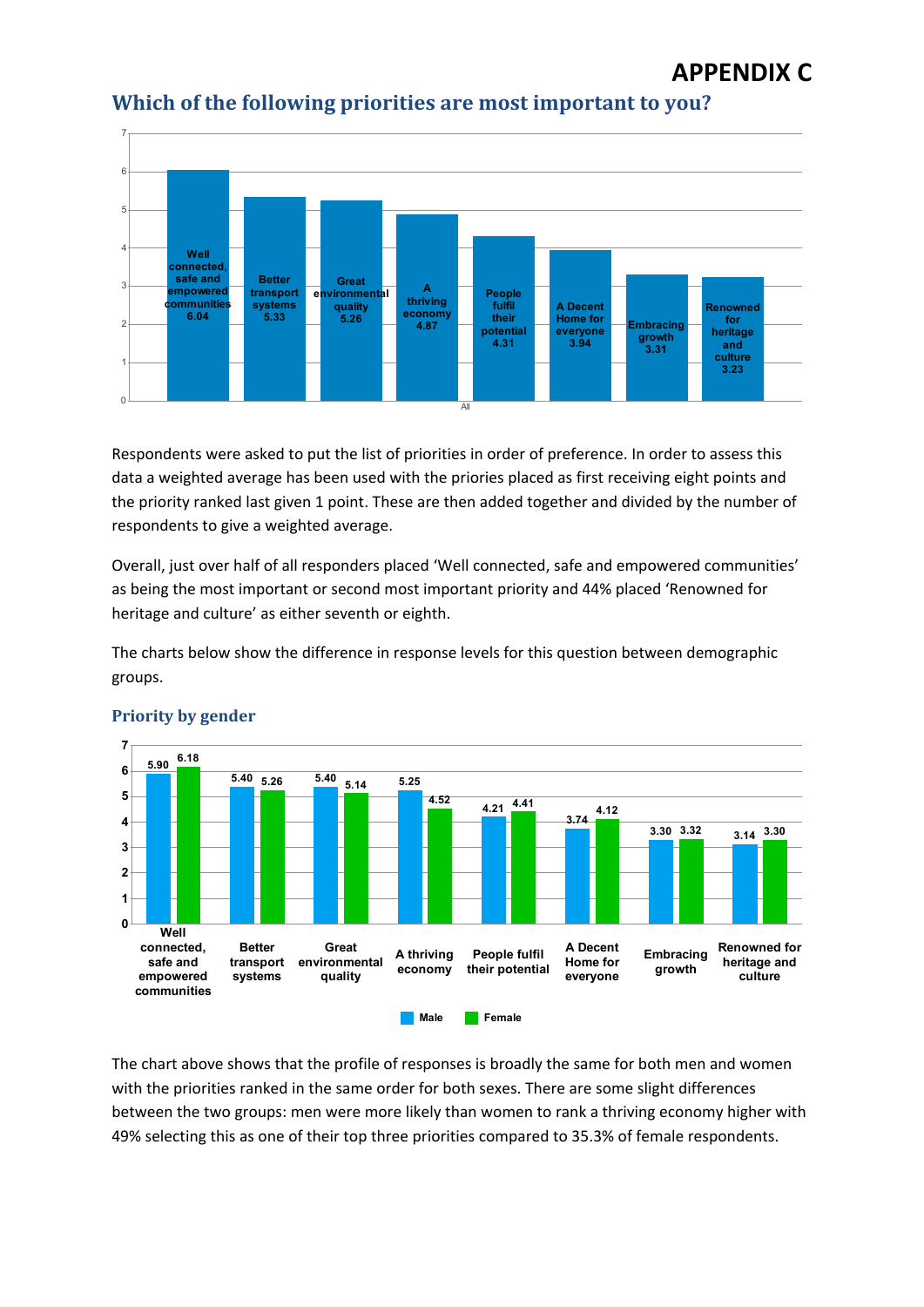#### **Priority by Age**

The charts below show priority ranking by age group.

The priority of 'Well connected, safe and empowered communities' was the highest ranked priority for all age groups. In addition 'Better transport systems' appeared in each group's top three priorities and 'Great Environmental Quality' appears in each group's top four.

Heritage was ranked bottom by the age groups aged 45 years and over, but was rated sixth by the 35 to 44 years groups.





#### **Priority by Carer Responsibility**

Although the profile of the ranking of priorities is in line with the overall result the data shows respondents with caring responsibilities tended to give a higher ratings to 'Well connected, safe and empowered communities' and 'A Decent Home for Everyone' than those who do not have any caring responsibilities.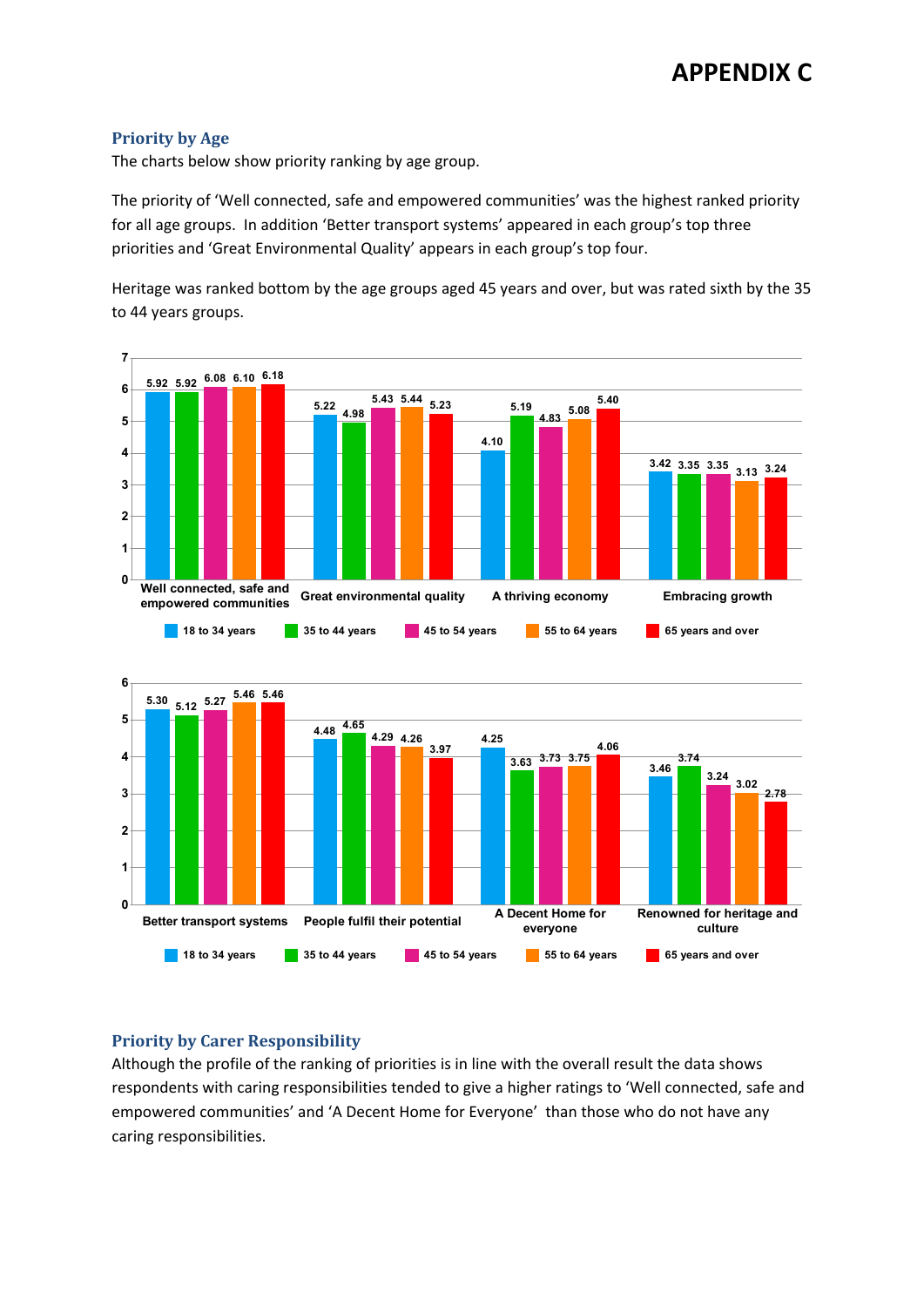

#### **Priority by Disability**

The priorities at the top and bottom of the scale remain the same for respondents with a disability. The data shows that respondents with a disability gave 'Great Environmental Quality' and 'A Decent Home for Everyone' a higher rating than respondents without a disability.



#### **Priority by Ethnicity**

As with disability and carers there is no change in the priorities that are first and last between respondents from white groups and respondents from BME groups.

Respondents from White groups rated 'Great environmental quality' higher than those from BME groups and respondents from BME groups rated 'Embracing growth' higher than respondents from White groups. However the results for BME groups should be treated with caution owing to the small sample.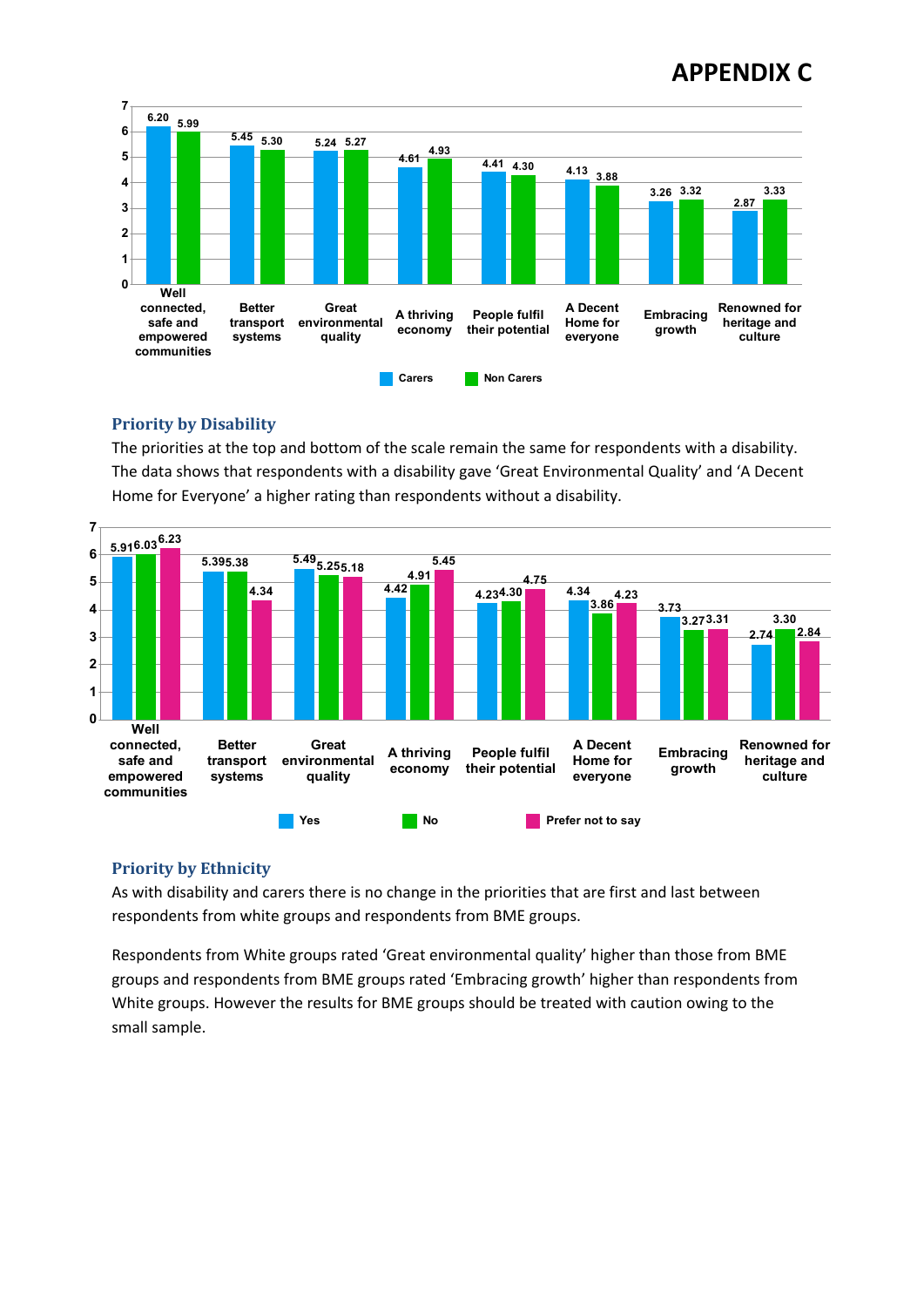

### **Spending – Mandatory Services**

Respondents were given a list of mandatory services that the Council is required to provide and were asked if they thought there should be more or less or the same level of spending for that service going forward. The total number of respondents to each question is show in bracket next to the service name.



The top three services where respondents said the Council should spend less were Democratic & Electoral Services, Licensing and Planning.

For Democratic and Electoral Services respondents from White groups had a significantly greater proportion saying that the Council should 'Spend less' in this area than respondents from BME groups, with 58.9% responding this way compared to 28.3% of BME groups. Respondents that have carer responsibilities were slightly more likely than those without carer responsibilities to say more should be spent in this area with 4.4% answering this way compared to 1.1% of non-carers.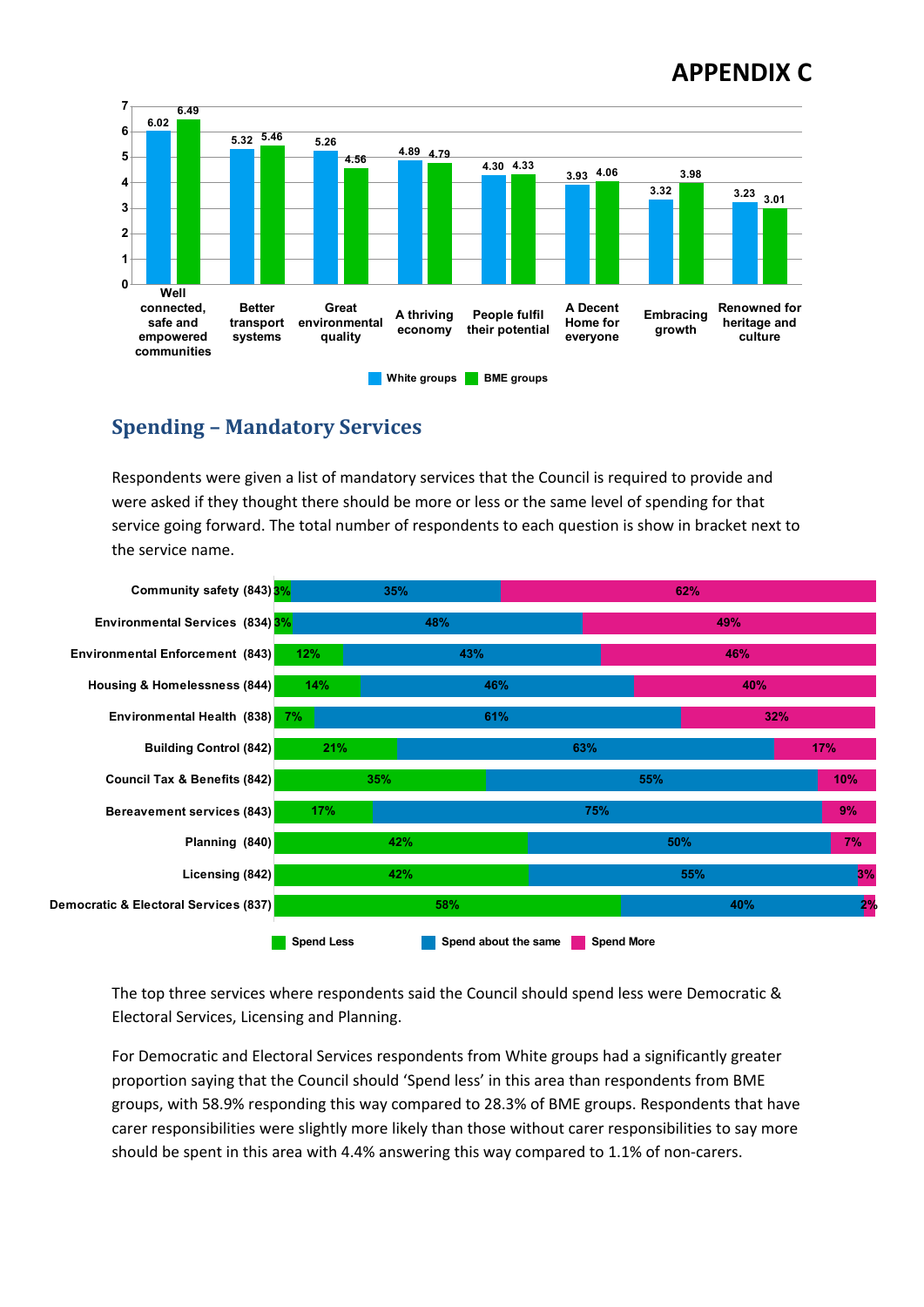For Licensing, as with Democratic & Electoral Services, there is a difference in response levels between those from BME groups and those from White groups, with 43.3% of White groups saying 'Spend Less' and 26.1% of those from BME answering in the same way.

In relation to planning the data indicates Male respondents had a greater proportion saying 'Spend more' and Female respondents had a greater proportion responding 'Spend less' than their counterparts, however the greatest proportional response for both groups was 'Spend about the same'.

Bereavement Services, Building Control and Environmental Health had the greatest proportion of respondents saying that the Council should spend about the same.

Across all the different demographic groups the majority of respondents in each responded 'Spend about the same'. The data does show some variation; Women were more likely than men to respond 'Spend more' with 12.7% of women responding this way compared to 5.0% of men. The same is true for Carers versus Non-Carers with 13.1% of Carers saying the Council should spend more in this area compared to 7.8% of Non-carers.

There were no significant variations in the response levels across the demographic groups for Building Control, with the majority of each demographic group responding 'Spend about the same'. Respondents aged 65 years and over had the greatest proportion responding 'Spend more' with 23.4% answering this way and respondents with a disability had the greatest proportion responding 'Spend less' at 27.0%.

For Environmental Health, across all demographic groups, the majority of respondents answered 'Spend about the same'. The data indicates some differences between the age groups with the 35 to 44 years group having a greatest proportion responding 'Spend less' compared to respondents age 55 years and over with 10.5% answering this way.

Community Safety, Environmental Services and Environmental enforcement had the greatest proportions of respondents answering 'Spend more'.

Community Safety had the greatest proportion of respondents saying the Council should 'Spend more' in this area, with the majority of each demographic group responding this way. Female respondents had the greatest proportion saying that the Council should 'Spend more' in this area at 65.0% and male respondents had the greatest proportion responding 'Spend less' at 4.8%. The data also indicates that the difference in proportions of Carers and Non-carers responding 'Spend less' is significant, with response levels of 0.4% and 3.6% respectively. Although the sample of respondents from BME groups was too small to make any valid comparisons there were no respondents in this group that said the Council should 'Spend less' in this area.

While Environmental Services had the second greatest proportion responding 'Spend more', the response to this question was fairly evenly split between 'Spend more' with 48.6% and 'Spend about the same' with 48.3%. Across all demographic groups the 35 to 44 years age group had the greatest proportion responding 'Spend more' at 56.0% and the 45 to 54 years had the greatest proportion responding 'Spend less' at 5.0%. As with Community Safety although the sample of respondents from BME groups was too small to make any valid comparisons there were no respondents in this group that said the Council should 'Spend less' in this area.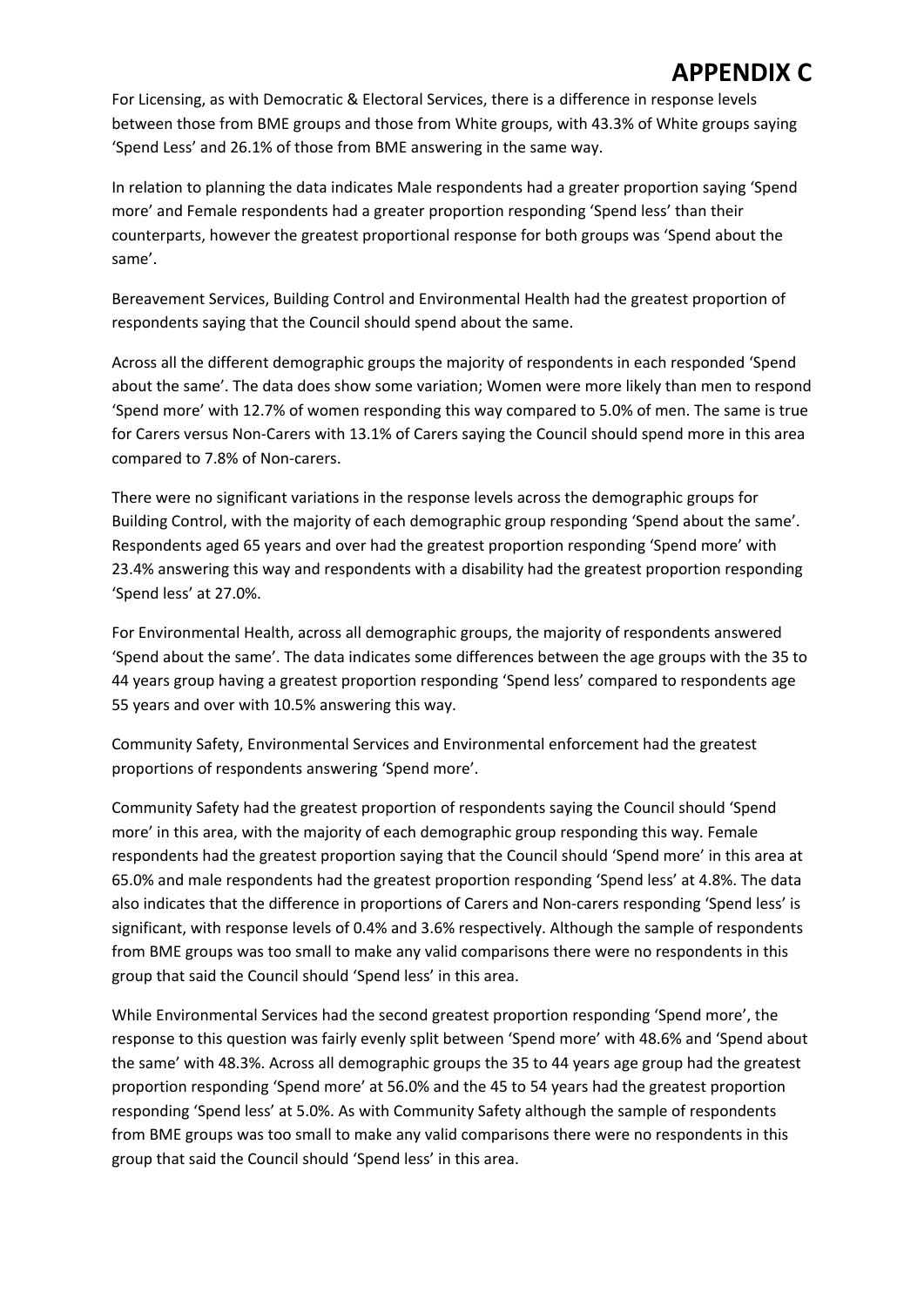For Environmental Enforcement the data shows that there is a significant difference in response levels between men and women with a greater proportion of women responding 'Spend less' at 14.3% compare to 8.7%. The difference between those responding 'Spend less' aged 35 to 44 years and those responding this way aged 65 years and over is significantly different with the younger group having a greater proportion that responded 'Spend less' than those aged 65 years and over at 16.3% compared to 5.8%, however almost identical proportions of these groups say 'Spend more' at 50.0% and 49.9% respectively. .

### **Spending – Discretionary Services**

Respondents were presented with a list of discretionary services that the Council are not required to provide, but are currently being provided by the Council and were asked if they thought there should be more or less or the same level of spending for that service going forward. The total number of respondents to each question is show in bracket next to the service name.



The top three services where respondents said the Council should spend less were Members' Facilities, Civic Events and Lockmeadow Market.

More than six out ten respondents said there should be less spending on Members' facilities, the majority of respondents across all demographic groups responded this way. The 55 to 64 years group had the greatest proportion responding 'Spend less' at 78.0%. There were no respondents aged 65 years and over or with a disability that said the Council should 'Spend more' in this area.

Just under half of all respondents said that the Council should 'Spend less' on Civic Events, across the demographic groups there were three where the majority of respondents said 'Spend less' there were; Carers (57.3%), 55 to 64 years (63.4%) and 65 years and over (60.9%). Respondents from BME groups had the greatest proportion responding 'Spend about the same' at 68.8% and respondents age 18 to 34 years had the greatest proportion responding 'Spend more' at 12.9% however due to invalid sample sizes the significance of these differences are untested.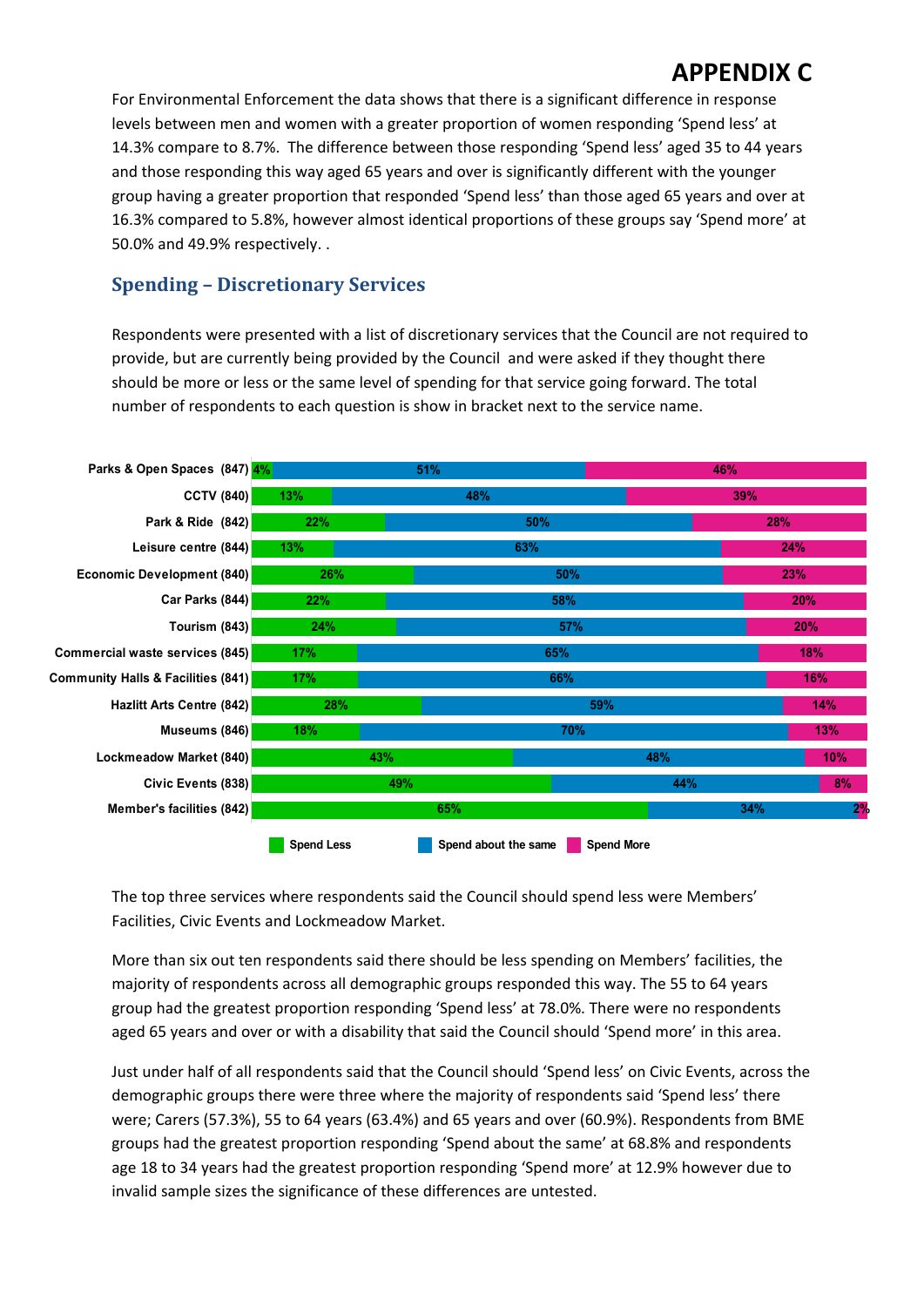Just over four in ten respondents said that the Council should 'Spend less' on Lockmeadow Market. The 55 to 64 years groups had the greatest proportion responding this way at 50.0%. The data shows that the difference between response levels for men and women is significant. The data show that men may value or use the market less than women with 48.7% saying spending should be reduced compared to 36.5% of women.

Museums, Community Halls & Facilities and Commercial waste services had the greatest proportions responding that the Council should 'Spend about the same'.

Seven out ten respondents said funding for the Museum should remain about the same, the majority of people responded this way across all the demographic groups. Respondents with a disability had the greatest proportion stating that the Council should 'Spend less' on Museums at 27.4% and the data indicates the difference answering this way between respondents with a disability and those without is significant. This suggests that museums are a lower priority for this group.

Overall, 66% of respondents said that funding should remain about the same. The majority of respondents across demographic groups said that the Council should 'Spend about the same' on Community Halls and Facilities. The data shows that the difference between response levels for men and women is significant. The data show that men may value or use Community Halls and Facilities less than women with 20.4% saying spending should be reduced compared to 14.6% of women. Community Halls often host various community activities such as exercise classes, crèches, hobby and support groups; some of these activities are more frequently attended by women. It also shows the difference in proportions of Carers and Non-carer responding 'Spend more' is significant with Carers having a greater proportion answering this way at 23.0% compared to 14.3% for Non-careers.

Overall, 65% of respondents said that funding should remain about the same for Commercial Waste services. The majority of respondents across all demographic groups responded this way. Female respondents had the greatest proportion responding 'Spend about the same' across all the demographic groups and Males responders had the greatest proportion responding 'Spend less' at 22.6%. The data indicates that the difference in proportions responding 'Spend less' between men and women is significant - 12.3% of female respondents answered this way.

Parks & Open Spaces, CCTV and Park & Ride had the greatest proportions of respondent saying that funding should be increased.

Overall, 46% of respondents said that the Council should 'Spend more' on Parks & Open Spaces. Respondents aged 35 to 44 years had the greatest proportion saying that funding in this area should be increased at 58.7% and respondents with a disability had the greatest proportion saying that spending in this area should be reduced at 8.9%.

CCTV had the second greatest proportion of respondents that said 'Spend more' with just under four in ten people responding this way. Testing on the response to this service from men and women shows the differences between these groups are significant suggesting each group may have different motivations for their views. Women had a greater proportion than men responding 'Spend more' at 44.4% compared to 33.5% and male respondents had a greater proportion responding 'Spend less' at 16.9% compared to 9.6% for female respondents. Community Safety was the top mandatory services in terms of increasing spending for mandatory services, both of these services having high rates of people saying to increase spending may indicate that people do not feel safe.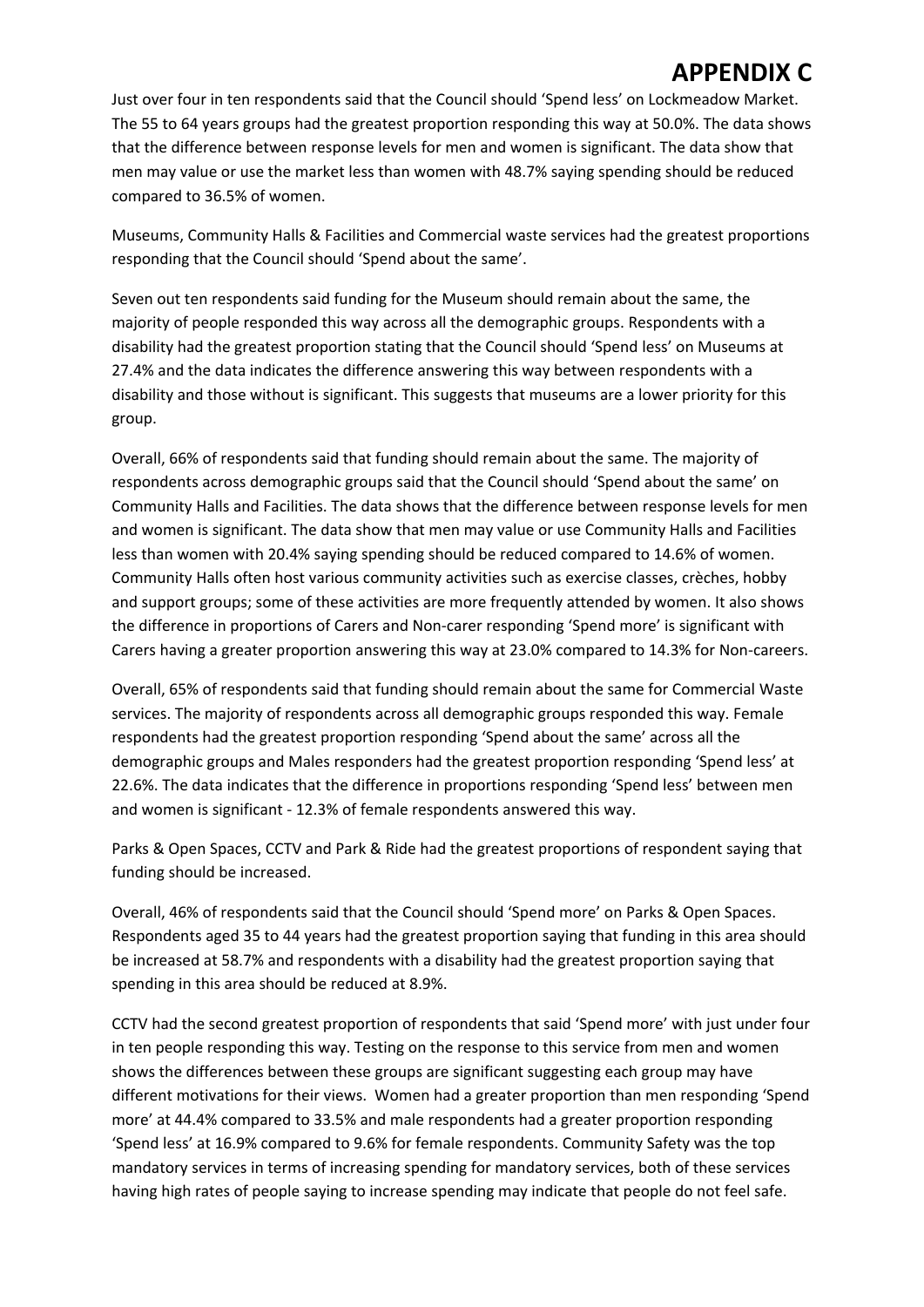Overall, 28% of respondent said that the Council should 'Spend more' on Park & Ride. Recent changes to the service introduced 'pay to park' which meant that people with Older person's Bus passes could no longer use them on this service. It is this group, the 65 years and over, that have the greatest proportion responding 'Spend more' at 42.6%. The data suggests an age trend with the proportion of people responding 'Spend more' increasing with age. The majority of women said funding should remain the same whereas there was no majority response from male respondents.

#### **Important Services**

All survey respondents were given a free text box and asked to state which three services are most important to them. The services which received 50 or more mentions are shown in the chart below.



Environmental services was the most frequently mentioned with 65% of respondent stating this is one of their top three most important services.

More than a quarter of respondents mentioned a service that is not provided by Maidstone Borough Council, the most common being road maintenance, but there were also people who mentioned the police, health services and adult and children's social services. As these are not MBC services, it suggests there is still some confusion amongst residents about which organisation is responsible for delivering what.

A quarter of respondents mentioned Community Safety and a further 6% mentioned CCTV. Considering responses to other areas of the survey it is clear that Community Safety is a service that residents believe is a high priority on which the Council should spend more.

The top three mandatory services and the top three discretionary services where survey respondents said the Council should 'Spend more' all appear in the services that got 50 or more mentions.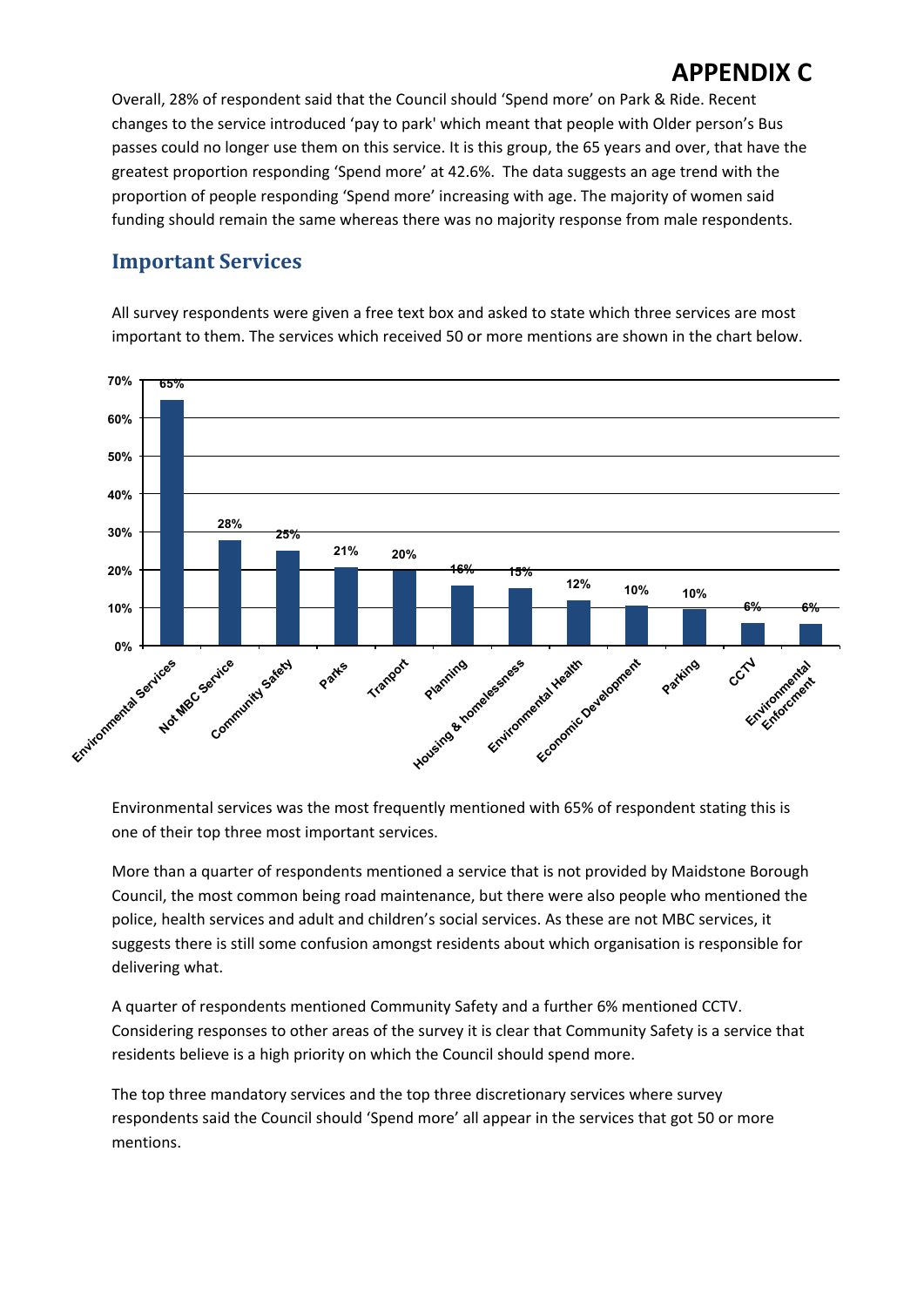### **Approaches to balancing the Council's budget**

Respondents were asked to put the approaches to balancing the budget in order of preference. In order to asses this data a weighted average has been used with the approach placed as first receiving three points and the approach ranked last is given one point. These are then added together and divided by the number of respondents to give a weighted average.



Overall, 'Providing fewer discretionary services' was the most preferred option and 'Increase Council tax levels' was the least preferred option. The charts below show the differences between different demographic groups.

A similar question was asked in the 2017 Resident Survey in which respondents were asked to select which out of four options was their preferred approach to balancing the Council's budget. The result of this were that 61.0% of respondents said that MBC should prioritise stopping delivery of nonessential services in order to balance the budget, 19% said that we should increase fee and charges for services to balance the budget and 16.4% said we should increase council tax (there was a fourth option to provide services less frequently or to a lower standard which 3% of respondents selected).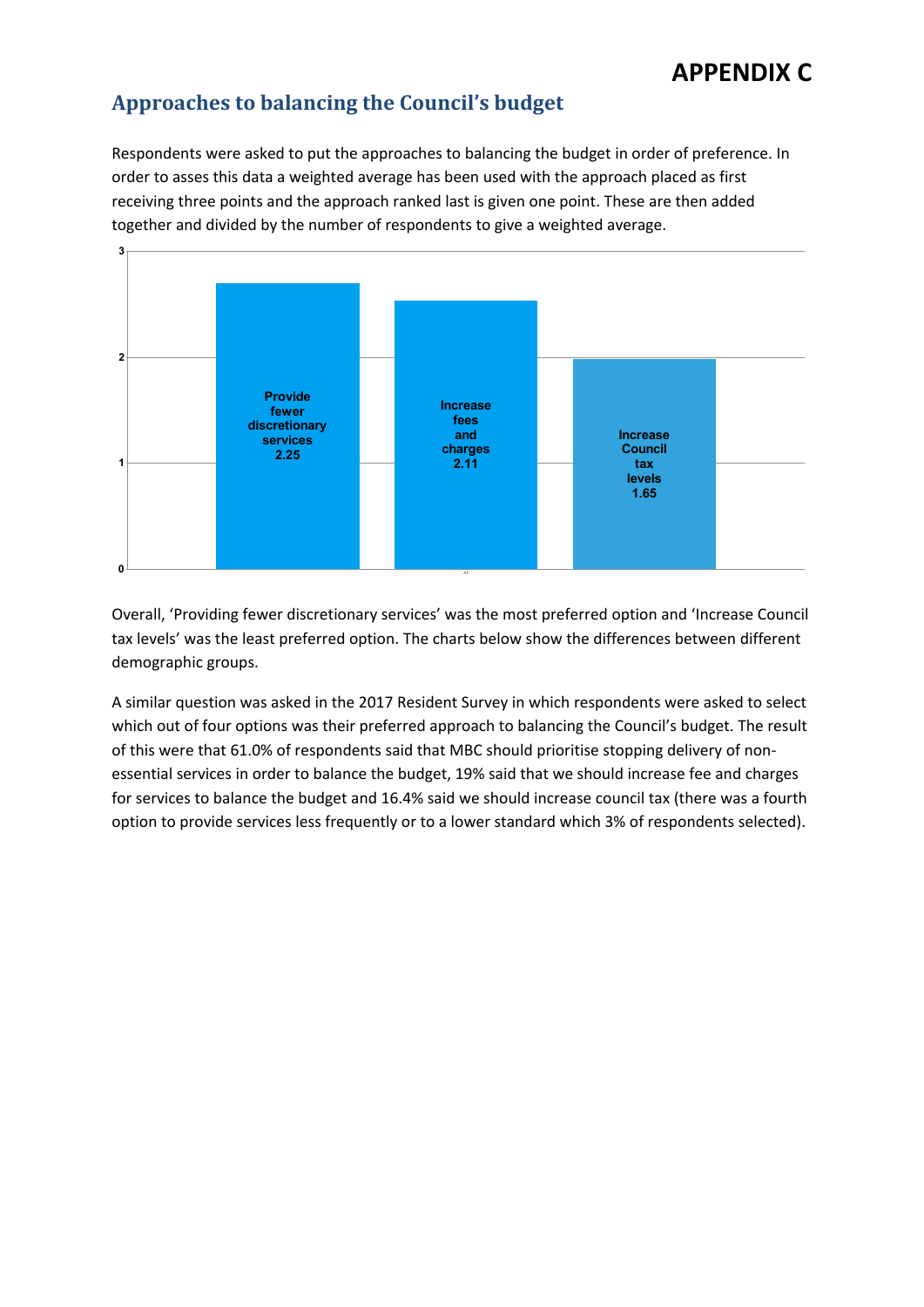#### **Priority by Gender**



The response profile for men and women matches the overall result in terms of priority order. The data shows there is very little difference in the rating between genders to 'providing fewer discretionary services' and 'increase fees and charges'. It also shows more women rated 'provide fewer discretionary services' higher than men with 57% of women ranking this approach as first compared to 45% of men. Just over a quarter of male respondents ranked 'Increase Council Tax levels' as their preferred approach compared to 16% of women respondents.

#### **Priority by age**

Again across the age groups the order of ranking has not changed from the overall results, in terms of preferred approach.



The data shows that the 35 to 44 years ranking was split between 'Provide fewer discretionary services' and 'Increase fees and charges' however it should be noted that the there was a greater proportion of this groups that put 'Provide fewer discretionary service' as first (51%) than put 'Increase fees and charges' first (30.4%).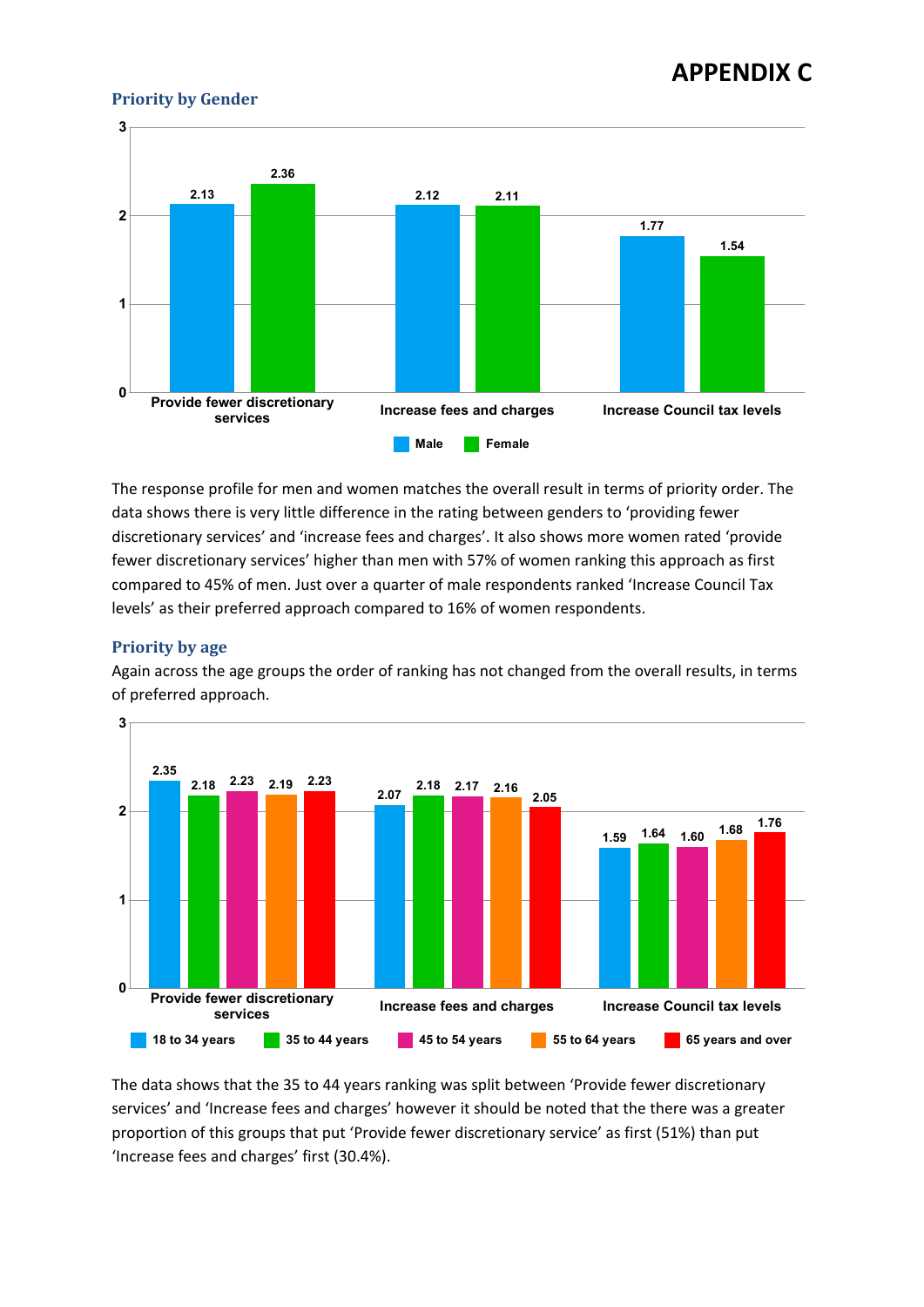

#### **Priority by Disability & Carer Responsibility**

For both respondents with and without a disability and those with and without carer responsibilities the order of ranking has not changed from the overall results, in terms of preferred approach.

Respondents with a disability had a lower proportion ranking 'Provide fewer discretionary service' as first, with 44% responding this way compared to 51% of respondents without a disability. Those with a disability also had a greater proportion than those without a disability ranking 'Increase council tax levels' with 27% putting this approach first compared to 21% for respondents without a disability.

Respondents that are Carers had a greater proportion ranking 'Increase Council tax levels' and the least preferred option compared to those without caring responsibilities with 61% answering this way compared to 55% non-carers.

#### **Ethnicity**

Again the order of the approaches between these two groups is the same as the overall result. Although the data suggests differences between the way these two groups have responded the sample size for BME respondents is too small to make valid comparisons.

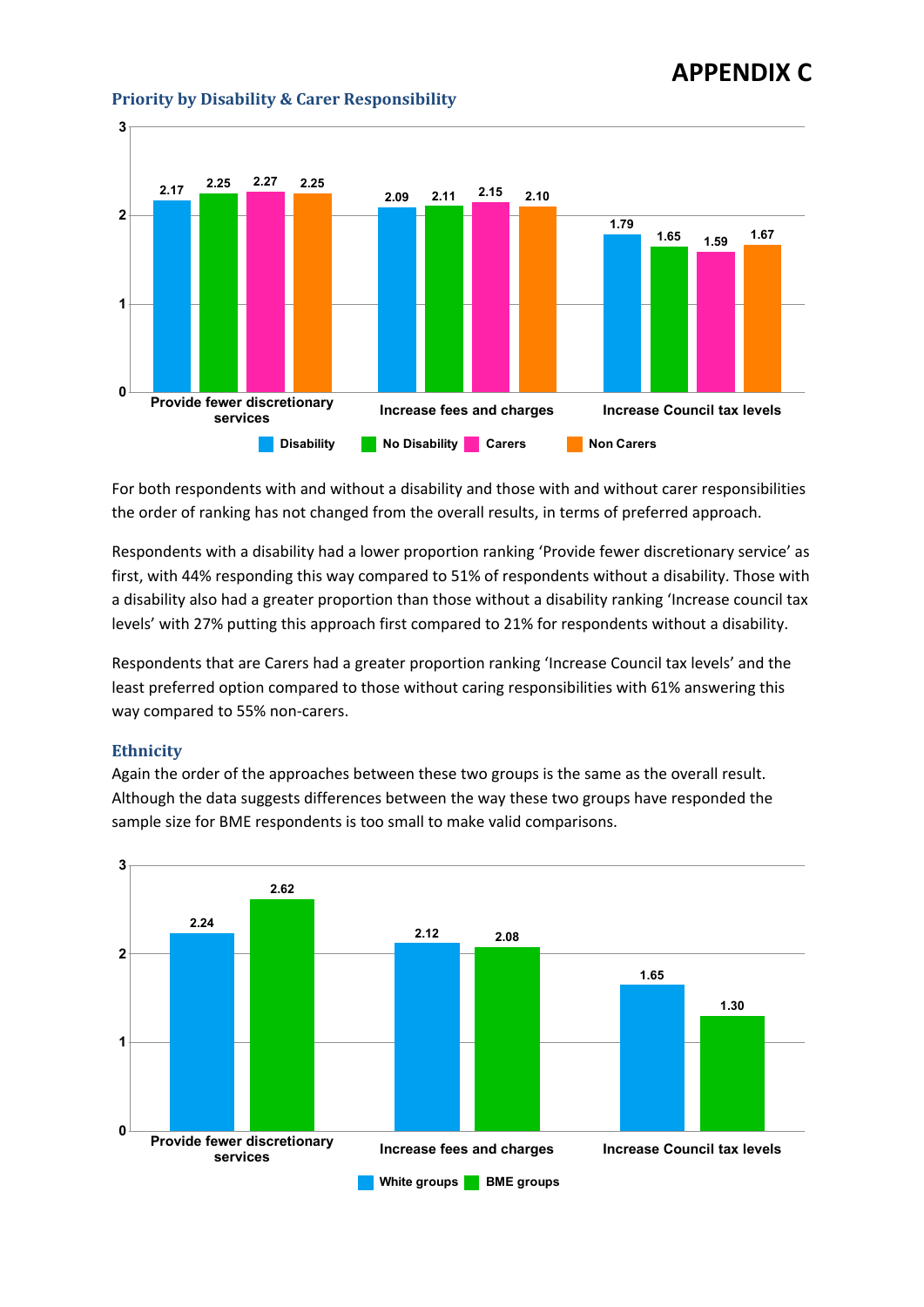Survey Demographics (weighted by gender and age).